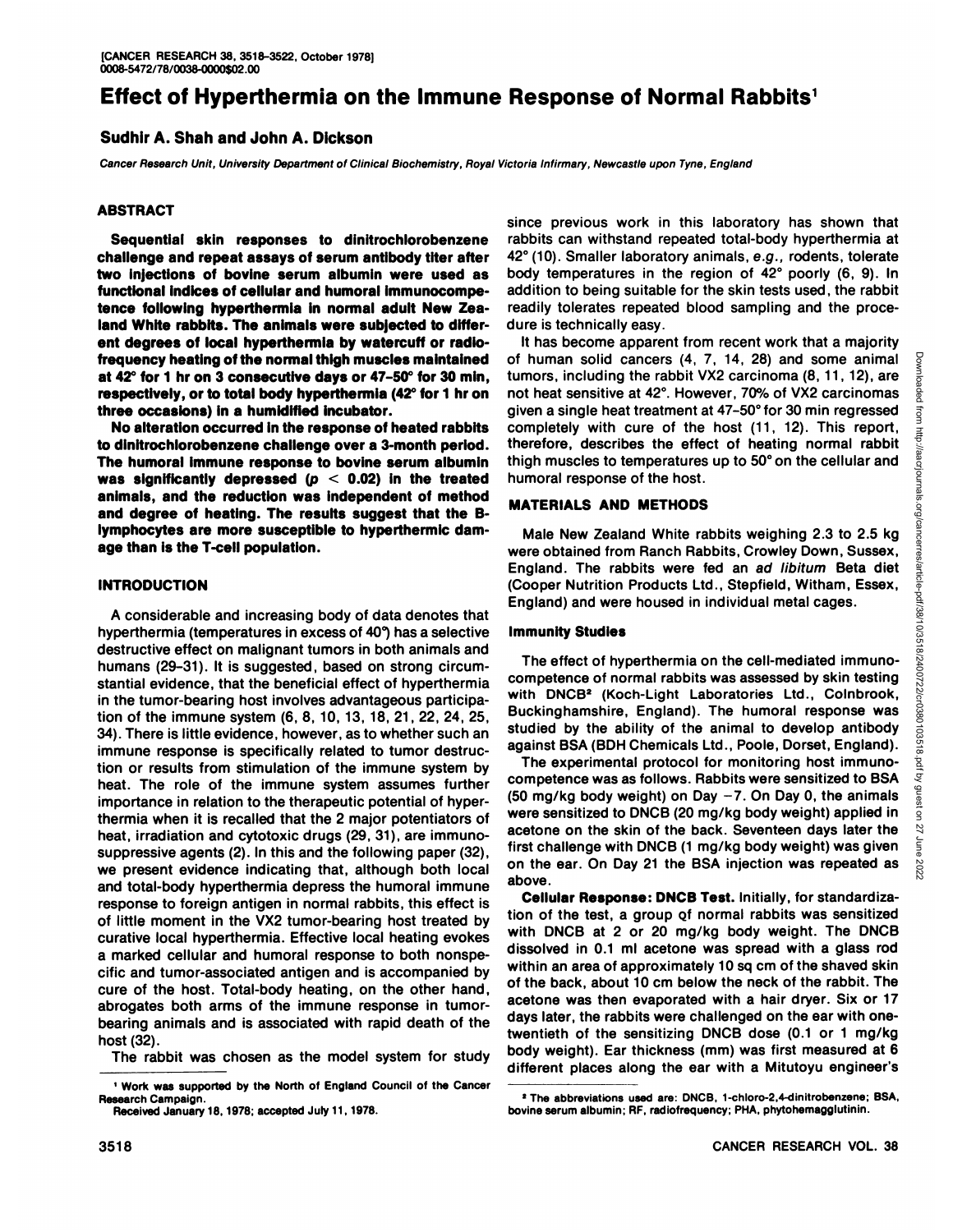micrometer (Mitutoyu Co., Tokyo, Japan), and one-half the required challenge dose of DNCB in 0.1 ml acetone was applied on either side of the ear (stock DNCB solutions; 1 or 10 mg/ml). Ear thickness was remeasured after 24, 48, 72, and 96 hr and expressed as the mean increase in thickness above base-line values.

**Humoral Response: Anti-BSA Antibody. BSA was dis** solved in 0.9% NaCI solution and mixed with an equal volume of complete Freund's adjuvant to give <sup>a</sup> concentra tion of 150 mg albumin per ml. Rabbits were given injec tions of this mixture in the right hind leg muscle at a dose of 50 mg albumin per kg body weight. The animals were bled weekly from the ear veins for 4 weeks. The secondary response to BSA was obtained by repeating the above injection 28 days after the primary injection. For the rabbits treated by hyperthermia, the second BSA injection was given 30 min before the heat treatment was commenced. The rabbits were bled weekly for the following 10 to 12 weeks, and the sera were stored at  $-20^\circ$  until analysis.

Anti-BSA antibody titers in the sera samples were deter mined by passive hemagglutination testing. Albumin was coupled to sheep RBC in the presence of glutaraldehyde, and antibody titers were determined as described by Onkelinx et al.  $(27)$ .

#### **Heating Procedure**

The normal hind leg muscle of the rabbit was treated by local hyperthermia on Day 21, or the total body temperature of the animal was elevated to 42° for 1 hr on Days 21, 22, and 23.

The rabbits were anesthetized with either Sagatal, 0.6 ml/ kg i.v. (Sagatal veterinary solution containing 60 mg pentobarbitone sodium per ml; May & Baker Ltd., Dagenham, England), or with Hypnorm, 0.5 ml/kg i.m. (Hypnorm, Janssen Pharmaceutica; Fentanyl base, 0.2 mg/ml, and Fluanisone, 10 mg/ml, from Crown Chemical Co. Ltd., Lamberhurst, Kent, England). For local heating the left hind leg of the rabbit was shaved with clippers and rendered free of hair by a 5-min application of hair remover cream. The temperature-monitoring probes (thermistor and thermo couple) were inserted in the thigh muscles, and the leg was heated to the required temperature with watercuff or with a RF machine.

For watercuff heating the shaved leg of the rabbit was encased in a plastic cuff through which hot water at 50-52° was circulated. The thigh temperature was maintained at 42° for 1 hr. This heating procedure was repeated after 24 and 48 hr. With the RF heating method, the rabbit thigh was placed between two 5-cm-diameter circular flat metal elec trodes and heated with a RF generator operating at a crys tal-controlled frequency of 13.56 MHz. The temperature of the thigh muscles was maintained at 47-50° for 30 min as determined by 2 or more implanted sensors. Details of the heating techniques were as described previously for local hyperthermia of the VX2 carcinoma in the limb of rabbits (11,12).

For total body hyperthermia the temperature of the anesthetized rabbit was elevated to 42°in a standard laboratory incubator maintained at 46-48° with moist air. During the heating, rectal and intraabdominal temperatures were mea sured; the intraabdominal thermistor needle was intro duced under the liver in a right paramedian position. Details of the temperature-measuring equipment are given in Ref. 10. The central body or 'core" temperature of the rabbit was raised to 42°within 45 min, and this temperature was maintained for a further 1 hr. Total-body heating was repeated on each of 2 successive days at 24-hr intervals.

#### **RESULTS**

The untreated rabbits and those subjected to local RF heating at 47-50° for 30 min gained body weight with time. Following local or total body hyperthermia at 42° for 1 hr on 3 occasions at 24-hr intervals, there was loss of body weight in all rabbits during the next 2 weeks. RF heating appeared more prolonged period of time.

less disturbing to the animals than did heating at 42° for a<br>
more prolonged period of time.<br>
Skin Test: DNCB at 20 mg/kg body weight and challenged<br>
sitted with DNCB at 20 mg/kg body weight, are sen-<br>
sitted with DNCB at **Skin Test: DNCB Response. Only rabbits that were sen** sitized with DNCB at 20 mg/kg body weight and challenged 17 days later with DNCB, 1 mg/kg body weight, gave a positive response to the challenge. The positive reaction became apparent after 6-8 hr, and the rabbit ear then exhibited gradually increasing erythema and induration with maximal response at 24 hr after the DNCB challenge. One hundred % of the animals responded to this regimen, and the testwas therefore standardized to these conditions, with 1 mg/kg also being used for challenge doses subsequent to the first.

Chart 1 shows the effect of hyperthermia on the response to DNCB challenge. There was a wide spread in the re sponses of rabbits studied sequentially over a period of 100 days, and there was also considerable variation in the response of individual animals to successive challenges (Chart 1a). Following hyperthermia, in 9 of 10 rabbits the response to DNCB achieved and maintained a higher level of intensity than that resulting from initial challenge (100%), but the marked quantitative disparity in the response pro files remained (Chart  $1, b$  to  $d$ ).

The results for the 4 groups,  $a$  to  $d$ , in Chart 1 were compared by the Mann-Whitney  $U$  test (2-tailed). For all possible comparisons (control versus local heat at 42°, control versus local heat at 47-50°, control versus totalbody heat, local heat at 42°versus local heat at 47-50°, local heat at 42° versus total-body heat, local heat at 47-50° versus total-body heat) at intervals of 30, 50, 60, 80, 90, and 100 days, no significant differences were found ( $p > 0.05$ all cases).

**Antibody Responses to BSA. Chart 2 details the effect of** local (Chart 2, b and c) and total-body (Chart 2d) hyperther mia on the secondary antibody response to BSA in normal rabbits. In the 6 control animals, there was wide variation in the ability to react to BSA, as indicated by the response patterns depicting the ratio of antibody titers that developed after 2 injections of the antigen (Chart 2a). The ratio also varied in each rabbit over a 12-week period. The distribu tions of the ratios of secondary to primary response to BSA in the 3 heated groups at each of the 10 weekly intervals after heating (Chart 2,  $b$  to  $d$ ) were compared by the Mann-Whitney U test (2-tailed), and no significant differences were found  $(p > 0.05$  all cases). The 3 heated groups (11 animals) were therefore combined and compared with the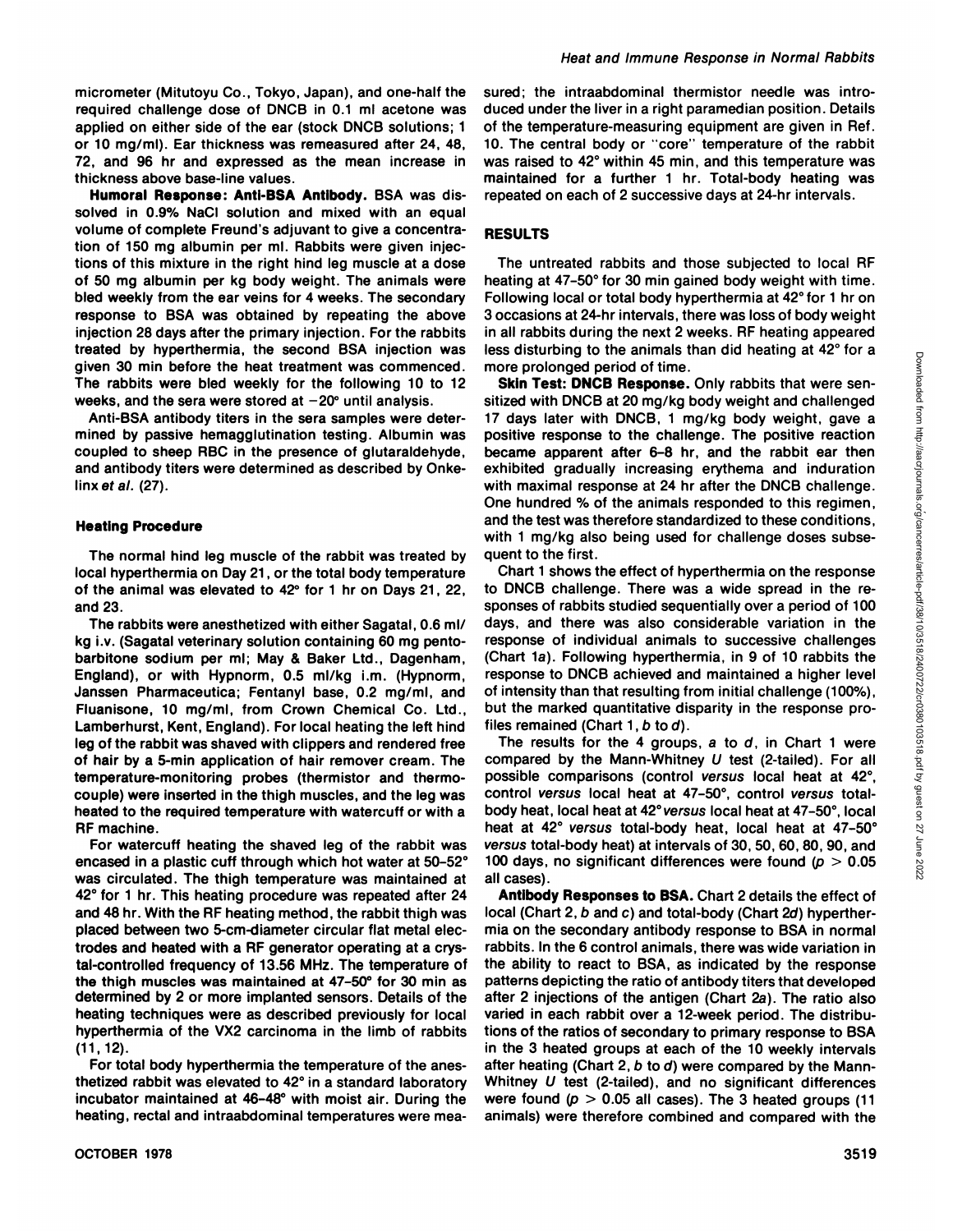

Chart 1. Effect of hyperthermia on the DNCB response of normal rabbits.  $- - -$ ). Change in ear thickness on subsequent DNCB challenge was expressed as percentage of change compared to the initial value of 100% for  $\overline{Q}$  0.1 each rabbit. After the first DNCB challenge, the rabbits were left untreated (a) or were subjected to hyperthermia 4 days later (b to d). The left hind leg was heated at 42° for 1 hr by watercuff on Days 21, 22, and 23 (b), or the leg  $0$ muscle was heated on 1 occasion by RF heating at 47-50° for 30 min (c). Total-body temperature of rabbits was elevated to 42°for 1 hr on 3 successive days as in b in a laboratory incubator with moist air  $(d)$ . Because of the variation encountered in the response of different rabbits to DNCB and to BSA, the results could not be expressed as a mean  $\pm$  S.D. at each time point. Each animal was used as its own control, therefore, and in this chart and Chart 2 each set of symbols refers to sequential determinations on an individual rabbit (15 animals in Chart 1,17 animals in Chart 2).

control group of rabbits (Chart 2a) at each of the 10 weekly intervals. At the first week no significant difference was found, but at Weeks 2, 3, 4, and 5 the distributions of the heated group were significantly lower than those in the control group ( $p < 0.02$ ; Mann-Whitney U test, 2-tailed). At subsequent weeks the distributions of the heated group were larger than those of the control group, but the differ ence was not statistically significant ( $p > 0.05$ ).

# **DISCUSSION**

It is usually assumed that elevated temperature has a beneficial effect on the immune system since infectious diseases are accompanied by leukocytosis, and the pyrexia is often followed by development of a high antibody titer against the specific causative agent. It must be borne in mind, however, that fever temperatures in excess of 41° are rare (16) and that the physiological response to externally applied heat differs radically from that obtaining in clinical fever, when the body thermostat continues to operate (3). In 1938 Neymann (26) reviewed the data accumulated dur ing the heyday of the use of physically induced hyperpyrexia for the treatment of nonmalignant conditions such as syph ilis, arthritis, and asthma. At body temperatures of 39.7- 42.0° maintained for 6 to 10 hr, there was a fairly constant stimulation of the hemopoietic system confined almost exclusively to the polymorphonuclear leukocytes; there was a concomitant destruction of lymphocytes. These effects became more pronounced with increasing degrees of heat ing, but the blood picture returned to normal within 24 to



normal rabbits. The rabbits were given BSA injections as described in the text. When the primary response to BSA had reached a plateau at 28 days after the first injection, the second BSA injection was given, and the rabbits were left untreated (a) or treated by hyperthermia (b to  $d$ ) as described in Chart 1. The time interval between the second BSA injection and heat treatment was 30 min. The ability of the rabbit to respond to BSA has been expressed as a ratio, the ratio of antibody titer present at different times after the second injection to the maximum titer developed after the first injection.

48 hr after treatment. Serum levels of complement, opsonin, and agglutinins showed little change following hyperthermia. At a body temperature in the region of  $42.5^\circ$ , however, organic damage occurred, and the changes in blood chemistry and serology were no longer readily revers ible (26).

In 1937, Doan ef al. (15) described a postfebrile leukocy tosis in normal rabbits heated above 41° for 50 min to 24 hr  $\frac{3}{8}$ <br>by total-body hyperthermia. As in the case of humans, the by total-body hyperthermia. As in the case of humans, the majority of cells constituting the leukocytosis were polymorphonuclear neutrophils and there was an accompany ing lymphopenia. Histological examination of the lymph nodes and bone marrow revealed degeneration and frag mentation of lymphocytes. The destruction of lymphocytic elements was in direct proportion to the height and duration of the temperature; prolonged heating (>5 hr) led to hypoplasia of the nodes, and this was irreversible after 24 hr above 41° (15). More recently, Williams and Galt (35) reported changes indicative of a depressed immunocompetence in rats following whole-body heating at 41° for 2 to 3 hr. Degenerative histological changes were seen in many lymphoid tissues, there was a decrease in the concentration of circulating lymphocytes, and the ability of these cells to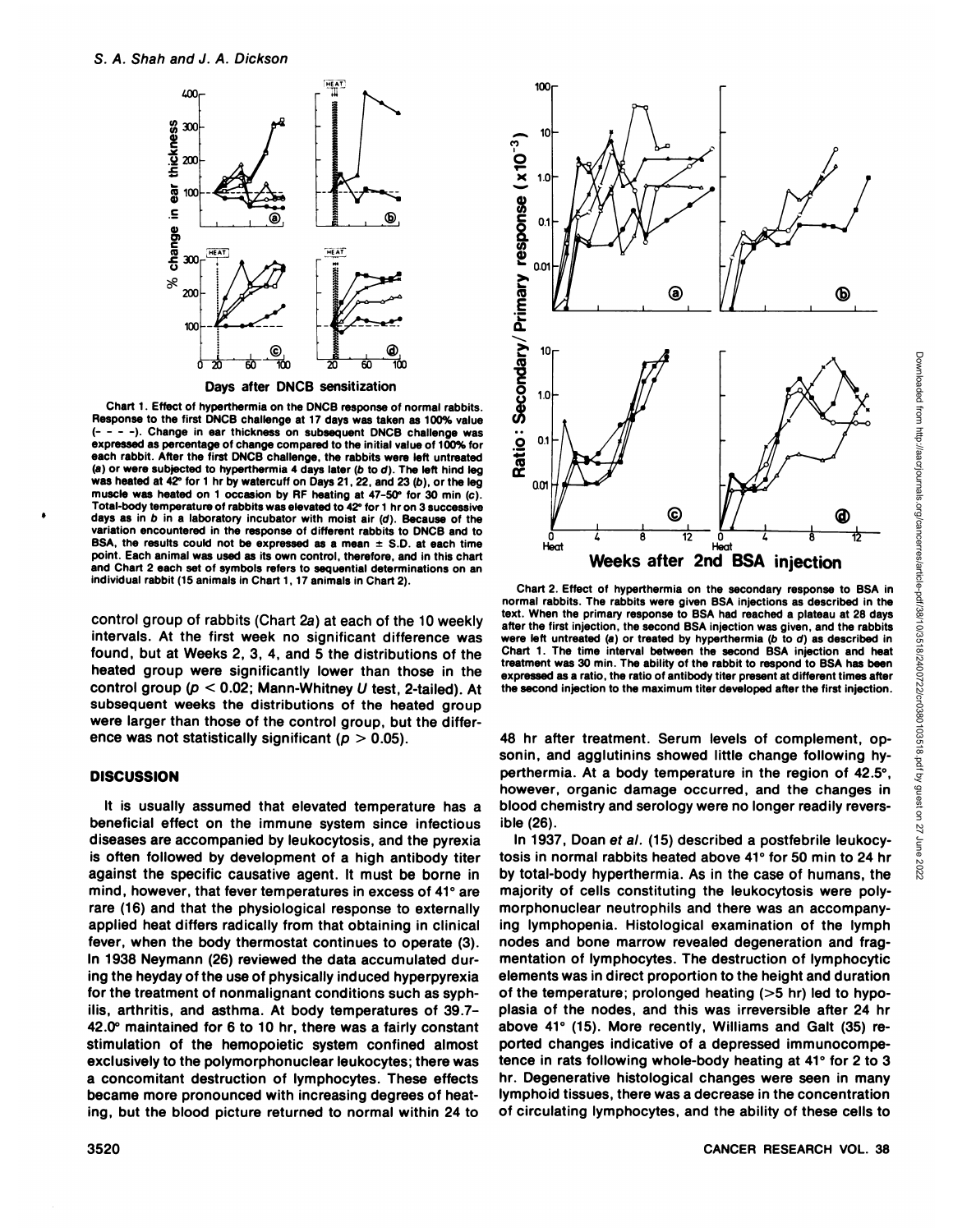transform after PHA stimulation was depressed for at least 3 days after heating (35). Fabricius ef al. (17), on the other hand, found an increase in the ability of peripheral human blood lymphocytes to respond to PHA after total-body heating at 40° for 1 hr; there was also a marked increase in the number of colony-forming peripheral lymphocytes dur ing the hyperthermia. The disparity between the results of Williams and Galt (35) and those of Fabricius et al. (17) may be attributable to the distinctive hosts involved or to differ ences in the degree of heating which, as indicated, can be critical in both humans (26) and animals (15). Lymphocyte reactivity to PHA, like other in vitro immunological assays, is being subjected to increasingly critical scrutiny as re gards its significance in vivo (19, 23). There are insufficient data available on humans or rats to evaluate the extent to which the results of other workers thus far discussed can be interpreted in terms of altered host immunocompetence.

For the present study, host responses to DNCB and to BSA were selected as functional indices of cellular and Recent Results Cancer Res., 59: 43-111, 1977. humoral immunocompetence on the basis of results ob tained in VX2 tumor-bearing animals. Host reactivity to both these agents correlated with stage of the disease and with tumor response to hyperthermia (32). The cellular response<br>Heating of Tumors in Rodents. European J. Cancer, 13: 753-763, 1977. was not affected by either of the different degrees of heating applied to the normal muscle (Chart 1, b and c) or by fractionated total-body hyperthermia at the maximum temperature tolerated by the rabbit (Chart 1d). The anamnestic response to BSA, however, was significantly re-<br>
and State C at Turner duced for 3 weeks from the second week following hyper thermia, and the depression was independent of the degree 12. Dickson, J. A., and Shah, S. A. Technology for the Hyperthermic<br>and mathed of beating (Chart 2, b to d). Erem the ovidence Treatment of Large Solid Tumors at 50 and method of heating (Chart 2, b to d). From the evidence of other workers (15, 26), total-body heating probably pro duces its effect by a generalized damage to the lymphoid Cancer Res., 34: 1263-1274, 1974 tissues; local heating may act on the lymphocytes circulating in the volume of treated tissue, as postulated for the mechanism of action of local irradiation on host immune response (33). In contrast to irradiation (33), the B-lymphocyte population appears to be more susceptible to heating than the T-cells. However, in view of the importance of Tcell-B-cell cooperation for B-lymphocyte function (5) and the possible participation of macrophages in this reaction (1), there may be an indirect component to the damaging effect of heat on B-lymphocytes, as well as a direct destruc tive action.

In the tumor-bearing rabbit any such deleterious effect of  $_{18}$ . heat on the lymphocytes is amply counterbalanced by the marked immune response (both cellular and humoral) gen erated following tumor destruction by local hyperthermia (32). This marked response is abrogated by total-body heating (32). In the tumor-bearing rabbit, therefore, local and total-body heating have opposing effects on the im mune system which, within the limitations of the current experimental protocol, were not apparent in studies on the normal host. Such results may be a reflection of the altera tions in host biology and biochemistry that accompany the malignant state, as described almost a quarter of a century ago by Greenstein (20).

# **ACKNOWLEDGMENTS**

We are grateful to Robin McCoy and Julie Hogg for expert technical

assistance and to Doris Weightman, Medical Statistics Department, for help with the statistical analysis.

# **REFERENCES**

- 1. Basten, A., and Mitchell, J. Role of Macrophages in T Cell B Cell Collaboration in Antibody Production. In: D. S. Nelson (ed.). Immunobiology of the Macrophage, pp. 45-90. New York: Academic Press, Inc., 1975.
- 2. Berenbaum, M. C. Effects of Cytotoxic Drugs and Ionizing Radiation on Immune Responses. In: B. A. Stoll (ed.), Host Defence in Breast Cancer. New Aspects of Breast Cancer, Vol. 1, pp. 147-171. London: William Heinemann Ltd., 1975.
- 3. Bligh, J. Temperature Regulation in Mammals and Other Vertebrates. North Holland Research Monographs, Frontiers of Biology, Vol. 30. Amsterdam: North Holland Publishing Co., 1973.
- 4. Cavaliere, R., Moricca, G., and Caputo, A. Regional Hyperthermia by Perfusion. In: International Symposium on Cancer Therapy by Hyperthermia and Radiation, Washington, D.C., 1975, pp. 251-265. Baltimore: American College of Radiology Press, 1976.
- 5. Claman, H. N., Chaperon, E. A., and Triplett, R. F. Thymus-Marrow Cell Combinations. Synergism in Antibody Production. Proc. Soc. Exptl.<br>Biol., 122: 1167-1171. 1966.
- Dickson, J. A. The Effects of Hyperthermia in Animal Tumor Systems.
- 7. Dickson, J. A. The Sensitivity of Human Cancer to Hyperthermia. In: Proceedings of the Conference on Clinical Prospects for Hypoxie Cell Sensitizers and Hyperthermia, Madison, Wis., September 29 to October 1, 1977, in press, 1978.
- 
- 9. Dickson, J. A., and Ellis, H. A. Stimulation of Tumor Cell Dissemination by Raised Temperature (42°C) in Rats with Transplanted Yoshida Tumors. Nature, 248: 354-358, 1974.
- 10. Dickson, J. A., and Muckle, D. S. Total Body Hyperthermia Versus Primary Tumor Hyperthermia in the Treatment of the Rabbit VX2 Carci-
- 11. Dickson, J. A., and Shah, S. A. Tumor Eradication in the Rabbit by Radiofrequency Heating. Cancer Res.,37: 2162-2169, 1977.
- Dickson, J. A., and Shah, S. A. Technology for the Hyperthermic
- 13. Dickson, J. A., and Suzangar, M. In Vitro-ln Vivo Studies on the Susceptibility of the Solid Yoshida Sarcoma to Drugs and Hyperthermia.
- 14. Dickson, J. A., and Suzangar, M. A Predictive In Vitro Assay for the Sensitivity of Human Solid Tumours to Hyperthermia (42°C) and Its Value in Patient Management. Clin. Oncol., 2. 141-155, 1976.
- S. California, California, California, California, T. Hymnesometrical, T. A., and Hymnesometrical Caleros, A. A., The Section of Tumors in Animal Tumor Systems.<br>
7. Dickson, J. A., The Section Hyperthermia in Animal Tumor 15. Doan, C. A., Hargreaves, M. M.. and Kester. L. Differential Reaction of Bone Marrow, Connective Tissue, and Lymph Nodes to Hyperpyrexia. Fever Therapy, Abstracts and Discussions of Papers Presented at the First International Conference on Fever Therapy, Columbia University, New York City, March 29 to 31, 1937, pp. 40-42. New York: Paul B. Hoeber Inc., 1937.
- 16. Dubois, E. F. Why Are Fever Temperatures over 106°F Rare? Am. J. Med. Sci., 217: 361-368, 1949.
- 17. Fabricius, H.-A., Stahn, R., Metzger, B., Engelhardt, R., and Sellin, D. Changes in Cellular Immunological Functions of Healthy Adults Induced by an One-Hour 40° Hyperthermia. In: International Symposium on Treatment of Cancer by Hyperthermia and Radiation, Essen, Germany, p. 76. Abstracts, München: Urban Schwarzenberg, 1977
- Goldenberg, D. M., and Langner, M. Direct and Abscopal Antitumor Action of Local Hyperthermia. Z. Naturforsch., 26b: 359-361, 1971.
- 19. Golub, S. H., O'Connell, T. X., and Morton, D. L. Correlation of in Vivo and in Vitro Assays of Immunocompetence in Cancer Patients. Cancer Res.,34. 1833-1837, 1974.
- 20. Greenstein, J. P. Biochemistry of Cancer. New York: Academic Press, Inc.. 1954.
- 21. Jasiewicz, M. L., and Dickson, J. A. Potentiation of the Destructive Effect of Heat (42°C) on Synchronized Cancer Cells in Culture by Cell Specific Antiserum. J. Therm. Biol., 1: 221-225, 1976.
- 22. Mondovi, B.. Santero, A. S., Strom, R., Paiola, R., and Rossi-Fanelli, A. R. Increased Immunogenicity of Ehrlich Ascites Cells after Heat Treat ment. Cancer, 30. 885-888. 1972.
- 23. Morales, A., and Eidinger, D. Immune Reactivity in Renal Cancer: A Sequential Study. J. Urol., 115: 510-513, 1976.
- 24. Moricca, G.. Cavaliere, R., Caputo. A.. Bigotti, A., and Colistro. F. Hyperthermic Treatment of Tumors: Experimental and Clinical Observa tions. Recent Results Cancer Res., 59. 112-152, 1977.
- 25. Nauts, H. C. Pyrogen Therapy of Cancer. A Historical Overview and Current Activities. In: International Symposium on Treatment of Cancer by Hyperthermia and Radiation, Washington, D. C., 1975, pp. 239-250. Baltimore: American College of Radiology Press, 1976.